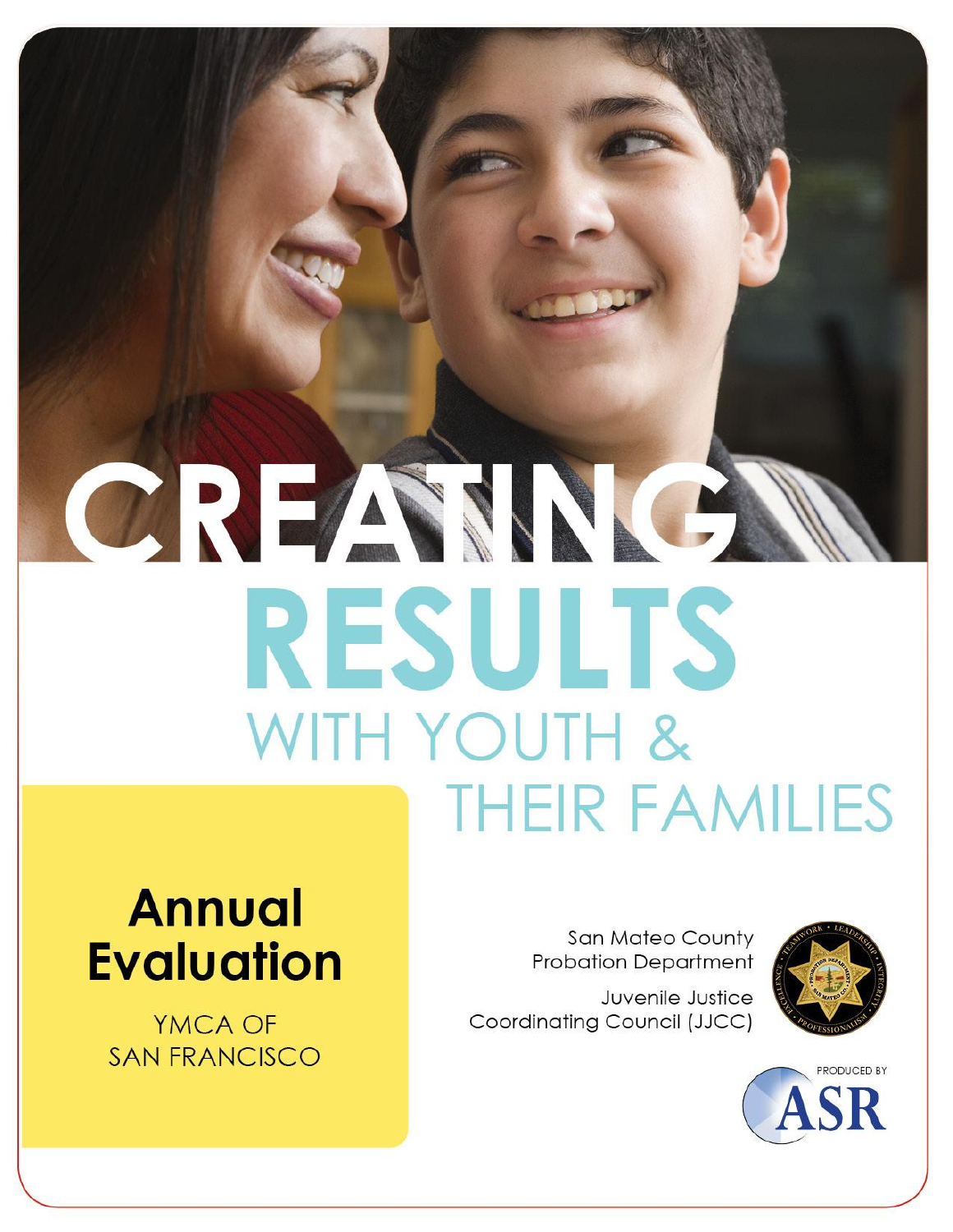## **TABLE OF CONTENTS**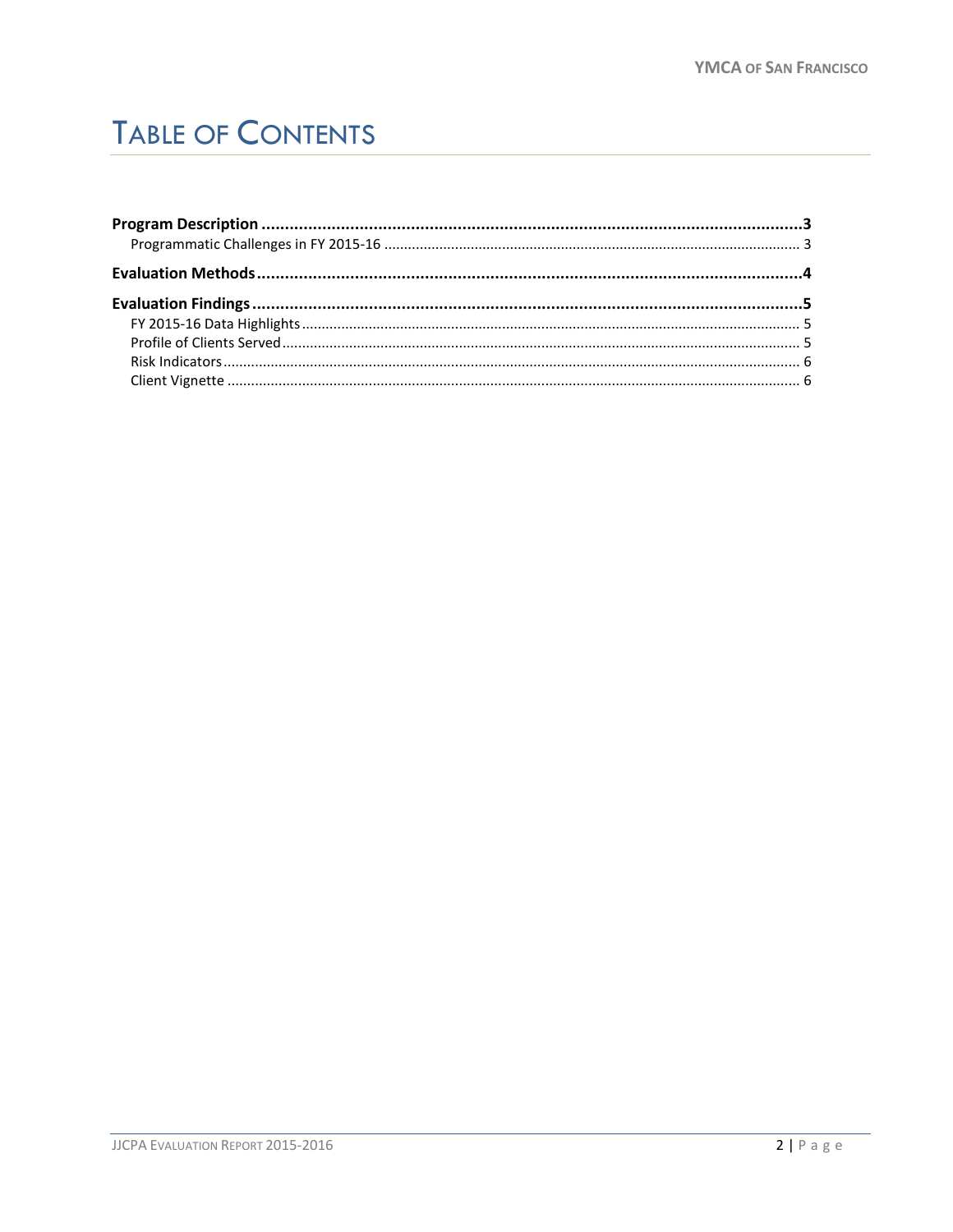## <span id="page-2-0"></span>PROGRAM DESCRIPTION

School Safety Advocates (SSA) is a school-based violence prevention program offered by the YMCA in six San Mateo County Middle schools. SSAs services include: 1) crisis intervention and mediation; 2) risk and mental health assessment; 3) family case management, including parent support and psycho-education; 4) on-campus anger management "CALM groups" based on Aggression Replacement Therapy; on-campus Girls United empowerment groups; and 5) referrals for further individual and family counseling at the Youth Service Bureaus/YMCA clinics. Additionally, SSA provides outreach and education activities to enhance its strategies for reducing school violence, criminal justice involvement, and risk factors including, "lunch box" discussions with students and SSAs; classroom bullying workshops; and parent workshops.

The purpose of the SSA program is to keep young people out of the criminal justice system by addressing critical safety concerns. SSA staff work in partnership with school personnel to create safe environments on campuses by intervening to stop fights, mediating conflicts through restorative justice techniques, and preempting any potential bullying, self-harm, and suicide. SSA's therapeutic program model enables staff to establish relationships with youth so that they feel empowered to work with a safe adult who can guide them through problem-solving and skill- building techniques designed to address challenges, both in the school and in the home. To these ends, the overarching goals of the SSA program are to:

- 1. Reduce youth violence, gang participation, substance abuse and involvement in the criminal justice system;
- 2. Change at-risk youth behaviors to increased personal responsibility, risk avoidance, protective behaviors and resiliency;
- 3. Provide developmental inputs to promote positive behavioral change safe environments, supportive adults, and a variety of programs and interventions matched to risk levels; and
- 4. Measure the impacts of those developmental inputs as indicators of positive behavioral change.

#### <span id="page-2-1"></span>Programmatic Challenges in FY 2015-16

SSAs struggled to adequately meet the current demands of the high number of referrals at each school site this year. Numerous referrals could not be assessed due to the SSAs current caseloads. School administrators have made it very clear that they cannot effectively address the needs of their students and families without the assistance of this program.

The needs and severity of clients have also continued to escalate from previous years. SSAs noticed that the students coming to meet with them have higher levels of needs and risks (e.g., victims of abuse, self-injurious behavior, domestic violence, psychosis and suicidal ideation). This has created a greater need for one-on-one time with the SSA and more case management to find and obtain clinically appropriate referrals and follow through from the client and/or family.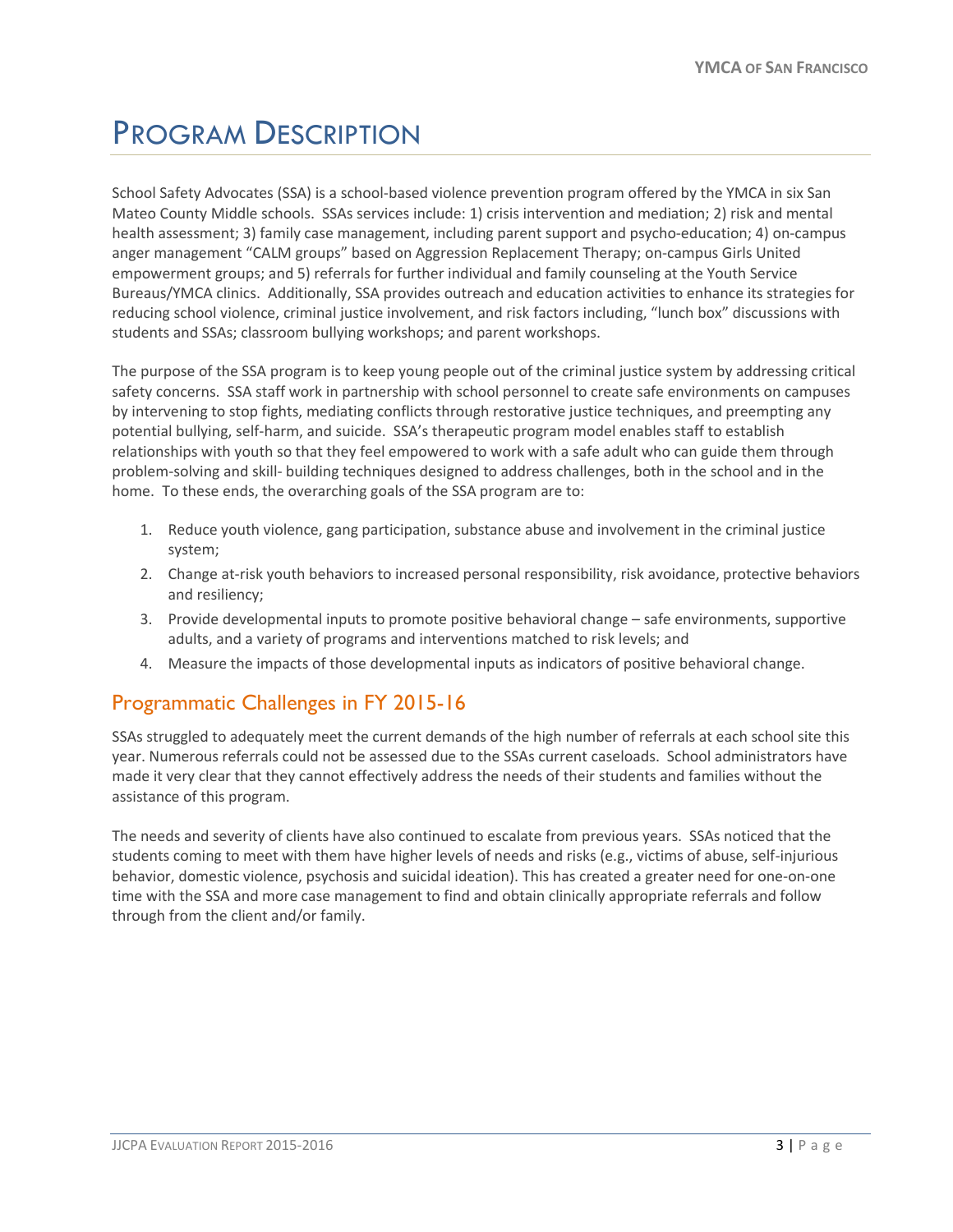## <span id="page-3-0"></span>EVALUATION METHODS

Programs funded by San Mateo County Juvenile Probation (SMCJP) monitor their programs and report client, service and outcome data to the department and its evaluator, Applied Survey Research (ASR). The methods and tools used to collect this data are described below:

*Clients and Services*—Grantee programs collected and entered demographic (e.g., gender, race/ethnicity) and service data (e.g., types and hours of service) for individual clients and entered these in their own data systems prior to transferring the data to ASR for analysis.

*Risk Factors***—**In FY 2015-16, SMCJP implemented two new measures of client risk level, the pre-JAIS and the CANS. Funded programs were asked to complete these measures with existing clients beginning January 2016 and at intake with all new clients subsequently.

- The **Juvenile Assessment and Intervention System** (JAIS) is a risk, strength and needs assessment designed to assist workers to effectively and efficiently supervise youth, both in institutional settings and in the community. It is reliable and has been validated across ethnic and gender groups. The JAIS consists of a brief prescreen assessment (**pre-JAIS**) in addition to full assessment and reassessment components; SMCJP has elected to administer the pre-JAIS to provide an initial indicator of recidivism risk. The pre-JAIS consists of 8 (girls) or 10 (boys) items and yields an overall risk level of low, moderate, or high.
- The **Child Adolescent Needs and Strengths** (CANS) survey is a multi-purpose tool developed for children's services to support decision-making including level of care and service planning, to facilitate quality improvement initiatives, and to allow for the monitoring of outcomes of services. The CANS consists of multiple items scored on a 4-point scale (0 to 3, with a score of 2 or 3 indicating an actionable need) and grouped into stand-alone modules—e.g., Risk Behaviors, Strengths, Behavioral/Emotional Needs, Trauma. Each grantee completed a different set of CANS modules according to the specific fit with their programs and clientele.

*Outcomes*—In FY 2015-16, SMCJP intended to assess change over time using CANS follow-up data at the conclusion of services. Because the CANS is recommended to be administered at 6-month intervals and with low response rates due to the post-January start, ASR was not able to analyze CANS post-test data for FY 2015-16.

 During FY 2015-16, YMCA experienced high levels of staff turnover, a common experience of communitybased organizations in the Bay Area. Through these transitions, data collection requirements and training were not continued in such a way that provided for appropriate and complete collection of the pre-JAIS or the CANS. In lieu of this data, YMCA supplied ASR with a synopsis of presenting issues from 506 program intakes (across duplicated clients) from 5 school sites.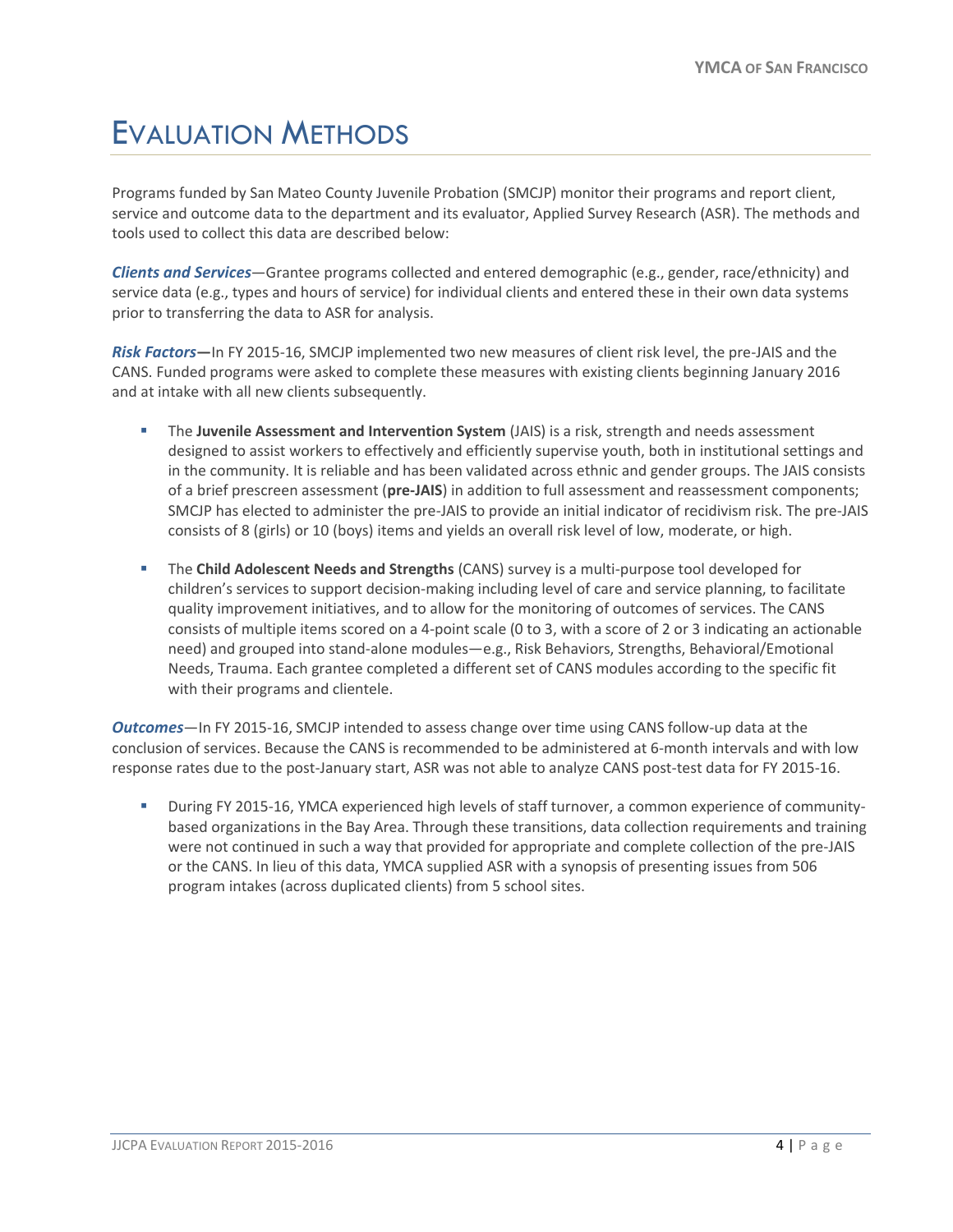## <span id="page-4-0"></span>EVALUATION FINDINGS

#### <span id="page-4-1"></span>FY 2015-16 Data Highlights

- The number of clients served this year decreased by 32% compared to FY 2014-15, but the average number of hours of service per client increased 11%
- Almost two thirds (63%) of participant presenting issues involved students dealing with stress, anxiety, depression, grief and loss, or other internalizing issues

#### <span id="page-4-2"></span>Profile of Clients Served

This year YMCA served 328 youth, all of whom had demographic data (see Table 1). A majority of participants were female (55%) and identified predominantly as Latino (45%), followed by Multi-racial (17%), Filipino/Pacific Islander (17%), White/Caucasian (12%), and Asian (4%). The average age of clients was 12.6 years. Service data was available for all participants, who received an average of 10.1 hours of services—predominantly group counseling (38% of hours), individual counseling (21%), initial assessment (9%), case management (8%) and family therapy (8%).

| <b>Metric</b>                                            | <b>FY 11-12</b>                          | FY 12-13 | <b>FY 13-14</b> | <b>FY 14-15</b> | <b>FY 15-16</b> |  |  |
|----------------------------------------------------------|------------------------------------------|----------|-----------------|-----------------|-----------------|--|--|
| <b>Clients &amp; Services</b>                            |                                          |          |                 |                 |                 |  |  |
| Number of clients served                                 | 286                                      | 430      | 560             | 483             | 328             |  |  |
| Average number of hours of service                       | 11.5                                     | 13.5     | 9.9             | 9.1             | 10.1            |  |  |
| Average time in the program (months)                     | 5                                        | 6        | 4               | 4               | 3.0             |  |  |
| <b>Risk Indicators</b>                                   |                                          |          |                 |                 |                 |  |  |
| <b>Pre-JAIS Risk Level<sup>a</sup></b>                   | Data not collected in prior fiscal years |          |                 |                 |                 |  |  |
| Low                                                      |                                          |          |                 |                 | ---             |  |  |
| Moderate                                                 |                                          |          |                 |                 | ---             |  |  |
| High                                                     |                                          |          |                 |                 |                 |  |  |
| CANS Items <sup>a</sup>                                  |                                          |          |                 |                 |                 |  |  |
| Clients with 3 or more actionable needs                  | ---                                      |          |                 |                 |                 |  |  |
| Number of actionable needs per client                    |                                          |          |                 |                 |                 |  |  |
| <sup>a</sup> YMCA did not provide pre-JAIS or CANS data. |                                          |          |                 |                 |                 |  |  |

#### Table 1. **Client Demographics, FY 2015-16**